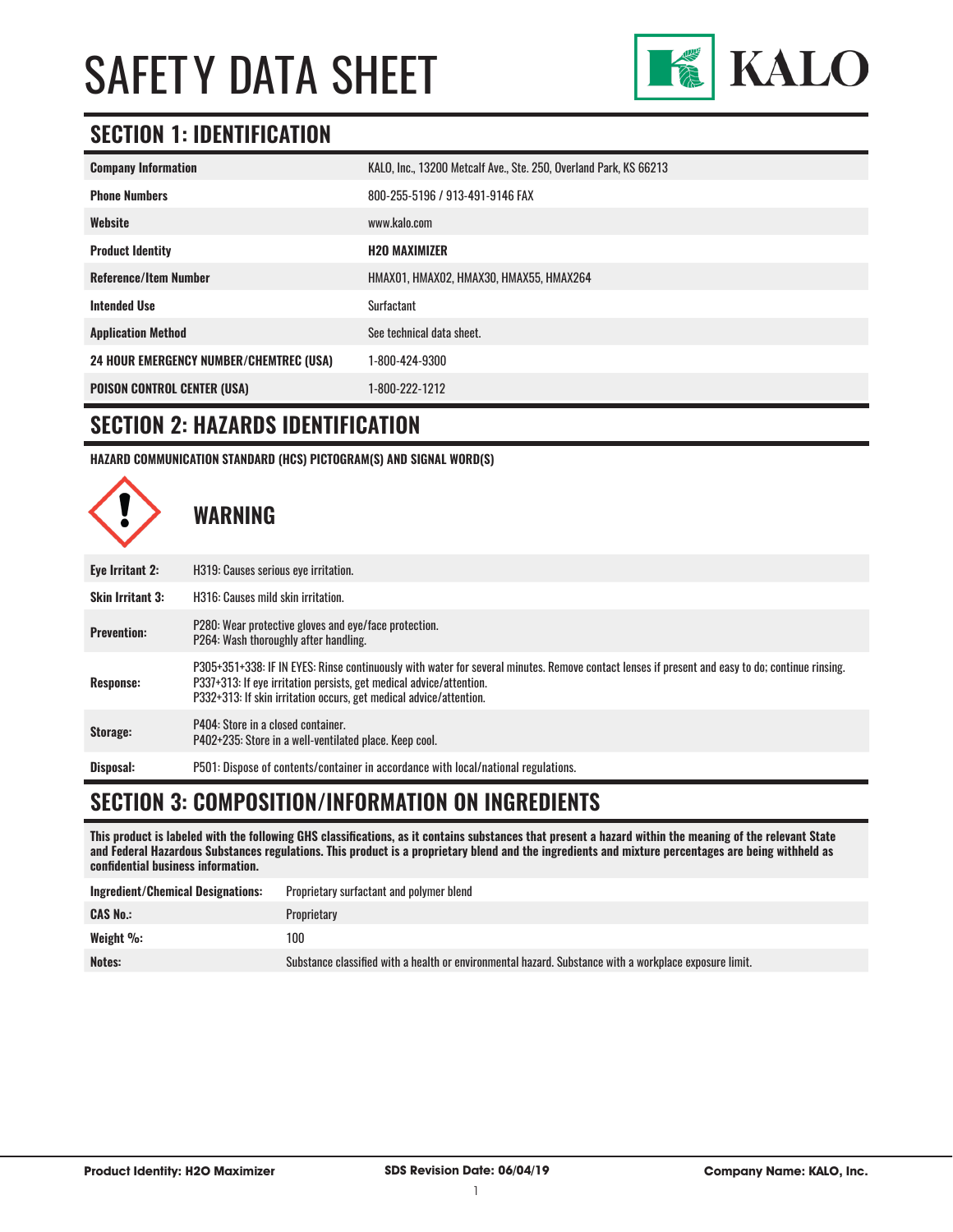

#### **SECTION 4: FIRST AID MEASURES**

#### **[DESCRIPTIONS]**

| General:           | In all cases of doubt, or when symptoms persist, seek medical attention. Never give anything by mouth to an unconscious person.                                                                                                         |
|--------------------|-----------------------------------------------------------------------------------------------------------------------------------------------------------------------------------------------------------------------------------------|
| <b>Inhalation:</b> | Remove to fresh air. Keep patient warm and at rest. If breathing is irregular or stopped, give artificial respiration. If unconscious, place in the recovery<br>position and obtain immediate medical attention. Give nothing by mouth. |
| Eyes:              | Irrigate copiously with clean fresh water for at least 10 minutes, holding the eyelids apart and seek medical attention.                                                                                                                |
| <b>Skin:</b>       | Remove contaminated clothing. Wash skin thoroughly with soap and water or use a recognized skin cleanser. Do NOT use solvents or thinners.                                                                                              |
| Ingestion:         | If accidentally swallowed, obtain immediate medical attention. Keep at rest. Do NOT induce vomiting.                                                                                                                                    |
|                    | [MOST IMPORTANT SYMPTOMS AND EFFECTS, BOTH ACUTE AND DELAYED]                                                                                                                                                                           |
| Overview:          | No adverse symptoms or effects anticipated under normal handling conditions. See Section 2 for further details.                                                                                                                         |
| Eyes:              | Causes serious eye irritation.                                                                                                                                                                                                          |
| Skin:              | Causes mild skin irritation.                                                                                                                                                                                                            |
|                    |                                                                                                                                                                                                                                         |

#### **SECTION 5: FIREFIGHTING MEASURES**

| <b>Extinguishing Media:</b>     | Alcohol resistant foam, CO <sup>2</sup> , powder, or water spray. Do not use water jet.                                                                                                                                                                                                                                                                |
|---------------------------------|--------------------------------------------------------------------------------------------------------------------------------------------------------------------------------------------------------------------------------------------------------------------------------------------------------------------------------------------------------|
| <b>Special Hazards:</b>         | Combustion may yield smoke, carbon monoxide, and other products of incomplete combustion. Oxides of sulfur, nitrogen or phosphorus may<br>also be formed. Never use welding or cutting torches on or near container, even if empty.                                                                                                                    |
| <b>Advice For Firefighters:</b> | Evacuate area. Prevent contamination from run-off of adjacent areas, streams, drinking water and sewers. Do not flush down sewers or other<br>drainage systems. Exposed firefighters must wear standard protective equipment and in enclosed areas self-contained breathing apparatus.<br>Use water-spray to cool fire-exposed surfaces and personnel. |

#### **SECTION 6: ACCIDENTAL RELEASE MEASURES**

| <b>Precautions/Procedures:</b>                                         | Keep all sources of ignition away from spill/release. In case of a major spill or spillage in a confined space evacuate the area and<br>check vapor levels.                                                                                                                                                                                                                                                                                                                                                                                                                                                                                                               |
|------------------------------------------------------------------------|---------------------------------------------------------------------------------------------------------------------------------------------------------------------------------------------------------------------------------------------------------------------------------------------------------------------------------------------------------------------------------------------------------------------------------------------------------------------------------------------------------------------------------------------------------------------------------------------------------------------------------------------------------------------------|
| <b>Environmental Precautions:</b>                                      | Do not allow spills to enter drains or water courses.                                                                                                                                                                                                                                                                                                                                                                                                                                                                                                                                                                                                                     |
| <b>Methods and Material For</b><br><b>Containment and Cleaning Up:</b> | Ventilate the area and avoid breathing vapors. Take the personal protective measures listed in Section 8. Contain and absorb spillage<br>with non-combustible materials (e.g. sand/earth/vermiculite). Place in closed containers outside buildings and dispose of according<br>to the Waste Regulations (see Section 13). Clean, preferably with a detergent. Do not use solvents. Do not allow spills to enter drains<br>or water courses. If drains, sewers, streams or lakes are contaminated, inform the local water company immediately. In the case of<br>contamination of rivers, streams, or lakes, the Environmental Protection Agency should also be informed. |

#### **SECTION 7: HANDLING AND STORAGE**

| <b>Precautions For Safe Handling:</b> | Handle containers carefully to prevent damage and spillage. Do not get in eyes, on skin, or on clothing. Do not breathe vapors or<br>mists. Keep container closed. Use only with adequate ventilation. Use good personal hygiene practices. Wash hands before eating,<br>drinking, smoking. Remove contaminated clothing and wash before reuse. Destroy contaminated belts and shoes and other items<br>that cannot be decontaminated. Have eyewash accessible to use in handling area. See Section 2 for further details. |
|---------------------------------------|----------------------------------------------------------------------------------------------------------------------------------------------------------------------------------------------------------------------------------------------------------------------------------------------------------------------------------------------------------------------------------------------------------------------------------------------------------------------------------------------------------------------------|
| <b>Conditions For Safe Storage:</b>   | Store in tightly closed containers in dry, well-ventilated area, away from excessive heat and incompatibles. Store at ambient or<br>lower temperature. Store out of direct sunlight. Keep containers tightly closed and upright when not in use. Protect containers<br>against physical damage. See Section 2 for further details.                                                                                                                                                                                         |
| <b>Incompatible Materials:</b>        | Strong acids, strong bases and strong oxidizers.                                                                                                                                                                                                                                                                                                                                                                                                                                                                           |
| <b>Specific End Use(s):</b>           | See technical data sheet.                                                                                                                                                                                                                                                                                                                                                                                                                                                                                                  |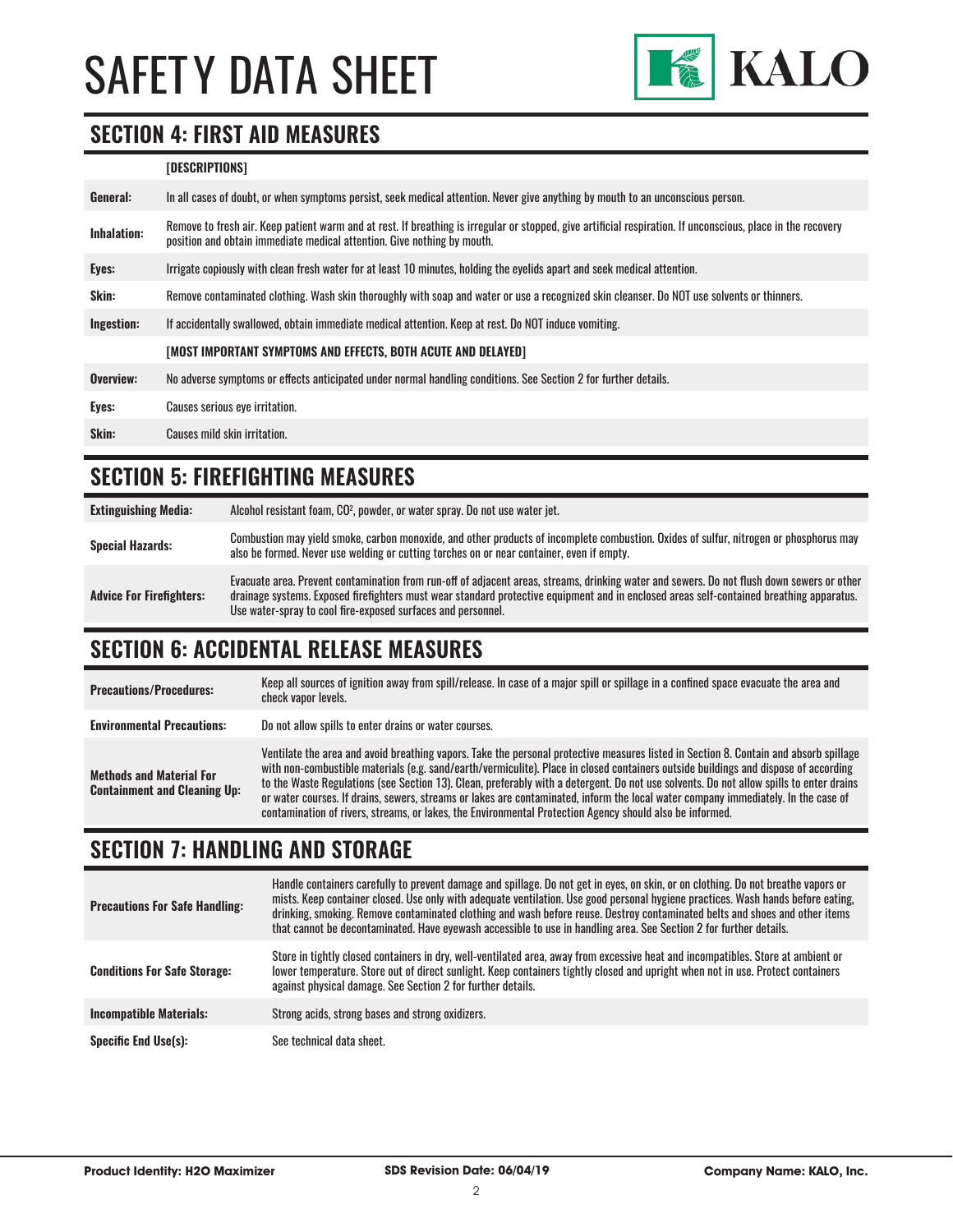

## **SECTION 8: EXPOSURE CONTROLS/PERSONAL PROTECTION**

| <b>Exposure Data:</b>        | This product contains the following ingredient with established limits for exposure under OSHA, ACGIH and/or NIOSH.                                                                                                                                                                                                                    |            |               |                                                 |
|------------------------------|----------------------------------------------------------------------------------------------------------------------------------------------------------------------------------------------------------------------------------------------------------------------------------------------------------------------------------------|------------|---------------|-------------------------------------------------|
|                              | <b>CAS No.</b>                                                                                                                                                                                                                                                                                                                         | Ingredient | <b>Source</b> | Value                                           |
|                              |                                                                                                                                                                                                                                                                                                                                        |            | OSHA          | TWA: $15mg/m^3$ (total) / TWA: $5mg/m^3$ (resp) |
|                              | 0000056-89-5                                                                                                                                                                                                                                                                                                                           | Glycerol   | ACGIH         | TWA: $3mg/m^3$ (resp) / TWA: $10mg/m^3$ (mist)  |
|                              |                                                                                                                                                                                                                                                                                                                                        |            | NIOSH         | No Established RELs                             |
| <b>Carcinogen Data:</b>      | This product contains the following ingredients (at greater than 0.1%) that are suspected of being or known to be a carcinogen under OSHA, NTP or IARC.                                                                                                                                                                                |            |               |                                                 |
|                              | <b>[EXPOSURE CONTROLS]</b>                                                                                                                                                                                                                                                                                                             |            |               |                                                 |
| <b>Respiratory:</b>          | If workers are exposed to concentrations above the exposure limit, they must use the appropriate certified respirators.                                                                                                                                                                                                                |            |               |                                                 |
| Eyes:                        | Wear safety eyewear (e.g. safety spectacles/goggles/visors) to protect against the splash of liquids.                                                                                                                                                                                                                                  |            |               |                                                 |
| Skin:                        | Overalls, which cover the body, arms, and legs, should be worn. Skin should not be exposed. All parts of the body should be washed after contact.                                                                                                                                                                                      |            |               |                                                 |
| <b>Engineering Controls:</b> | Provide adequate ventilation. Where reasonably practicable, this should be achieved by the use of local exhaust ventilation and good general<br>extraction. If these are not sufficient to maintain concentrations of particulates, and any vapor below occupational exposure limits, suitable<br>respiratory protection must be worn. |            |               |                                                 |
| <b>Other Work Practices:</b> | See technical data sheet.                                                                                                                                                                                                                                                                                                              |            |               |                                                 |

### **SECTION 9: PHYSICAL AND CHEMICAL PROPERTIES**

| Appearance:                                       | <b>Yellow to Brown Liquid</b>  |
|---------------------------------------------------|--------------------------------|
| Odor:                                             | <b>Bland</b>                   |
| <b>Odor Threshold:</b>                            | <b>Not Measured</b>            |
| pH (1% aqueous solution):                         | $5.0 - 6.5$                    |
| <b>Specific Gravity:</b>                          | 1.03                           |
| <b>Flashpoint:</b>                                | >200°F (>93°C) Tag Closed Cup  |
| <b>Solubility in Water:</b>                       | Dispersible                    |
| Viscosity (cSt):                                  | <b>Not Measured</b>            |
| $VOC\%$ :                                         | <b>Not Measured</b>            |
| <b>Vapor Pressure (Pa):</b>                       | <b>Not Measured</b>            |
| <b>Vapor Density:</b>                             | <b>Not Measured</b>            |
| <b>Melting/Freezing Points:</b>                   | <b>Not Measured</b>            |
| Initial Boiling Point/Range (OF/OC):              | <b>Not Measured</b>            |
| <b>Flammability (Solid, Gas):</b>                 | Not Applicable                 |
| <b>Upper Flammability/Explosive Limits:</b>       | <b>Not Measured</b>            |
| <b>Lower Flammability/Explosive Limits:</b>       | <b>Not Measured</b>            |
| <b>Decomposition Temperature:</b>                 | <b>Not Measured</b>            |
| <b>Auto-Ignition Temperature:</b>                 | <b>Not Measured</b>            |
| Partition Co-Efficient n-octanol/water (Log Kow): | <b>Not Measured</b>            |
| <b>Evaporation Rate (Ether=1):</b>                | <b>Not Measured</b>            |
| Other:                                            | No other relevant information. |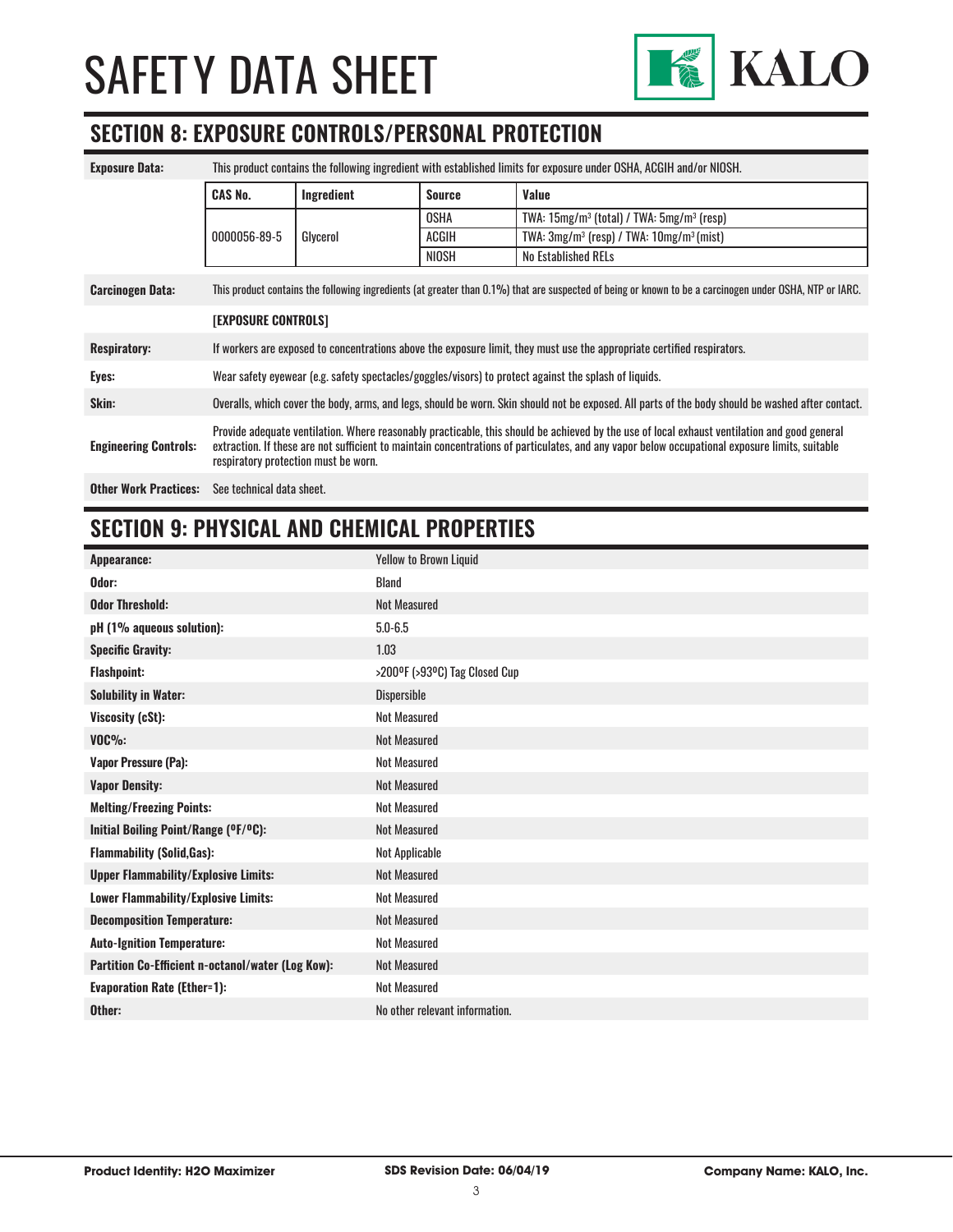

### **SECTION 10: STABILITY AND REACTIVITY**

| <b>Reactivity:</b>                       | Not chemically reactive.                                                                                       |
|------------------------------------------|----------------------------------------------------------------------------------------------------------------|
| <b>Chemical Stability:</b>               | Stable under normal ambient and anticipated conditions of use.                                                 |
| <b>Hazardous Reactions:</b>              | Thermal decomposition in the presence of air will produce oxides of carbon.                                    |
| <b>Conditions To Avoid:</b>              | Strong acids, strong bases and strong oxidizers. Extreme heat/open flame/sparks and other sources of ignition. |
| <b>Incompatible Materials:</b>           | Strong acids, strong bases and strong oxidizers.                                                               |
| <b>Hazardous Decomposition Products:</b> | Oxides of carbon.                                                                                              |

### **SECTION 11: TOXICOLOGICAL INFORMATION**

|                                                                   | [ACUTE TOXICITY ESTIMATE]                       |                          |
|-------------------------------------------------------------------|-------------------------------------------------|--------------------------|
| Ingredients:                                                      | <b>Proprietary Surfactant and Polymer Blend</b> |                          |
| Oral LD50mg/kg:                                                   | >5,000.00/Category: NA                          |                          |
| Skin LD50mg/kg:                                                   | >5,000.00/Category: NA                          |                          |
| Inhalation Vapor LC50mg/L/4hr:                                    | No Data Available                               |                          |
| Inhalation Dust/Mist LC50mg/L/4hr:                                | No Data Available                               |                          |
| <b>ITEM</b>                                                       | <b>HAZARD</b>                                   | <b>CATEGORY</b>          |
| <b>Acute Toxicity (mouth):</b>                                    | Not Applicable                                  | $-$                      |
| <b>Acute Toxicity (skin):</b>                                     | Not Applicable                                  | $\overline{\phantom{a}}$ |
| <b>Acute Toxicity (inhalation):</b>                               | Not Applicable                                  | $\overline{\phantom{a}}$ |
| <b>Skin Corrosion/Irritation:</b>                                 | <b>Causes mild skin irritation.</b>             | 3                        |
|                                                                   |                                                 |                          |
| <b>Eye Damage/Irritation:</b>                                     | <b>Causes serious eye irritation.</b>           | $\overline{2}$           |
| <b>Sensitization (respiratory):</b>                               | Not Applicable                                  | $\overline{\phantom{a}}$ |
| <b>Sensitization (skin):</b>                                      | Not Applicable                                  | $\overline{\phantom{a}}$ |
| <b>Germ Toxicity:</b>                                             | Not Applicable                                  | --                       |
| <b>Carcinogenicity:</b>                                           | Not Applicable                                  | $\overline{\phantom{a}}$ |
| <b>Reproductive Toxicity:</b>                                     | Not Applicable                                  | $\overline{\phantom{a}}$ |
| <b>Specific Target Organ Systemic Toxicity-Single Exposure:</b>   | Not Applicable                                  | $\overline{\phantom{a}}$ |
| <b>Specific Target Organ Systemic Toxicity-Repeated Exposure:</b> | Not Applicable                                  | --                       |

### **SECTION 12: ECOLOGICAL INFORMATION**

| <b>Aquatic Ecotoxicity:</b>            | This product is not expected to be toxic to the aquatic environment. |
|----------------------------------------|----------------------------------------------------------------------|
| <b>Persistence and Degradability:</b>  | There is no data available on the preparation itself.                |
| <b>Bioaccumulative Potential:</b>      | Not measured.                                                        |
| <b>Mobility In Soil:</b>               | No data available.                                                   |
| <b>Results of PBT and vPvB Assess:</b> | This product contains no PBT/vPvB chemicals.                         |
| <b>Other Adverse Effects:</b>          | No data available.                                                   |